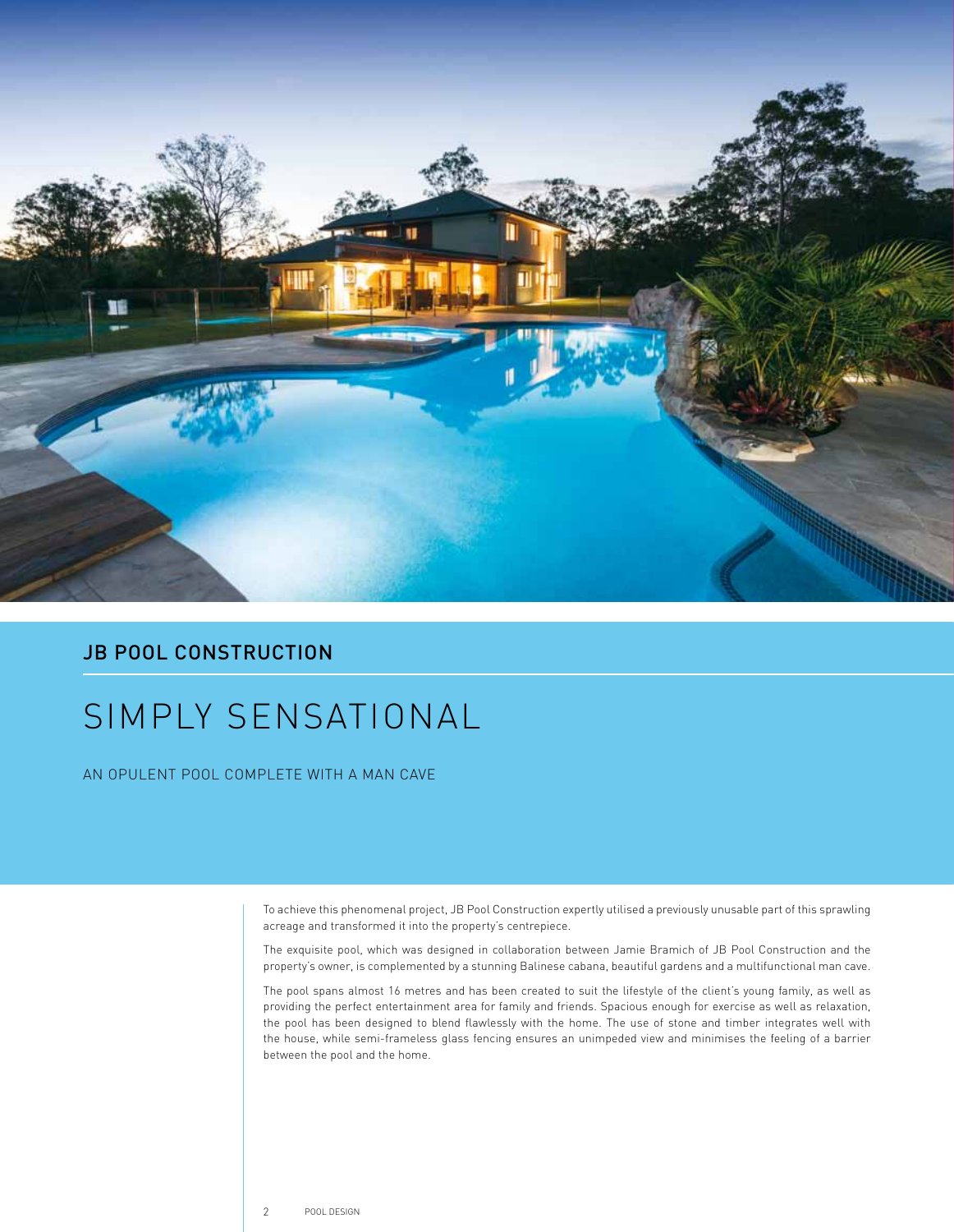

Having worked in close consultation with the homeowner throughout the process to get the pool's size, shape, and seating just right, JB Pool Construction has exceeded the brief to create an outstanding space the client can be truly proud of.

A highlight of the project, the man cave from Rock Spa and Caves houses a television and is located opposite the spa; allowing guests the choice of lounging in the pool or spa while watching movies. The cave also features a waterfall and makes for an eye-catching element in this unique project.

The pool is fully automated and has been fitted with a variable speed pump and water management system, in addition to a Hayward sand filter, automated water management system, and Spa Electrics multi-coloured LED niche lights. Requiring little maintenance, the pool – like the garden, which the owner created with advice and recommendations from JB Pool Construction – has been created to be enjoyed without the worry of constant upkeep.